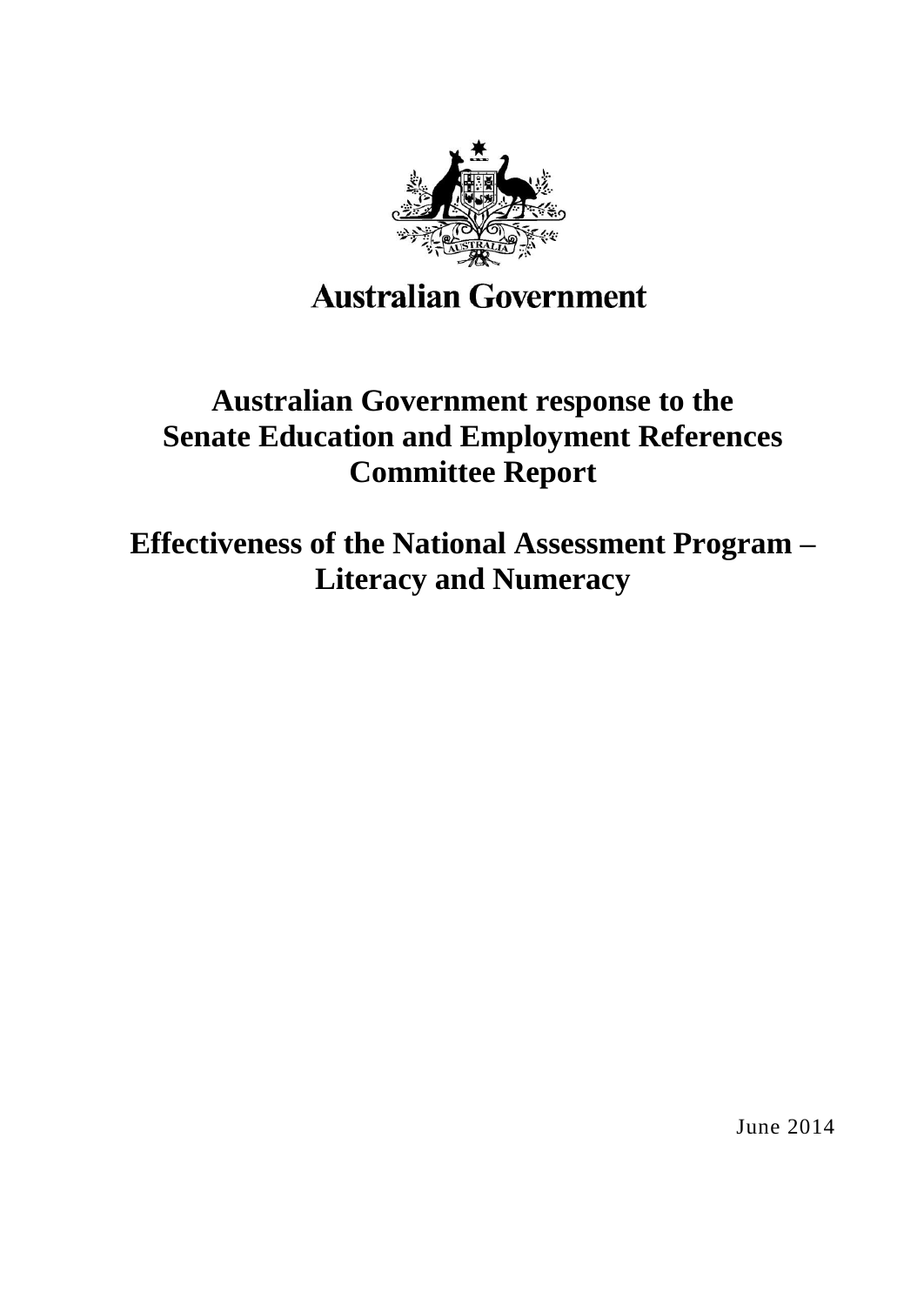# **List of acronyms**

| <b>ACARA</b>  | Australian Curriculum, Assessment and Reporting Authority |
|---------------|-----------------------------------------------------------|
| <b>APIP</b>   | Accessible Portable Item Protocol                         |
| <b>COAG</b>   | <b>Council of Australian Governments</b>                  |
| <b>NAP</b>    | <b>National Assessment Program</b>                        |
| <b>NAPLAN</b> | National Assessment Program – Literacy and Numeracy       |
| <b>PISA</b>   | Programme for International Student Assessment            |
| <b>SCSEEC</b> | Standing Council on School Education and Early Childhood  |
| <b>WCAG</b>   | Web Content Accessibility Guidelines                      |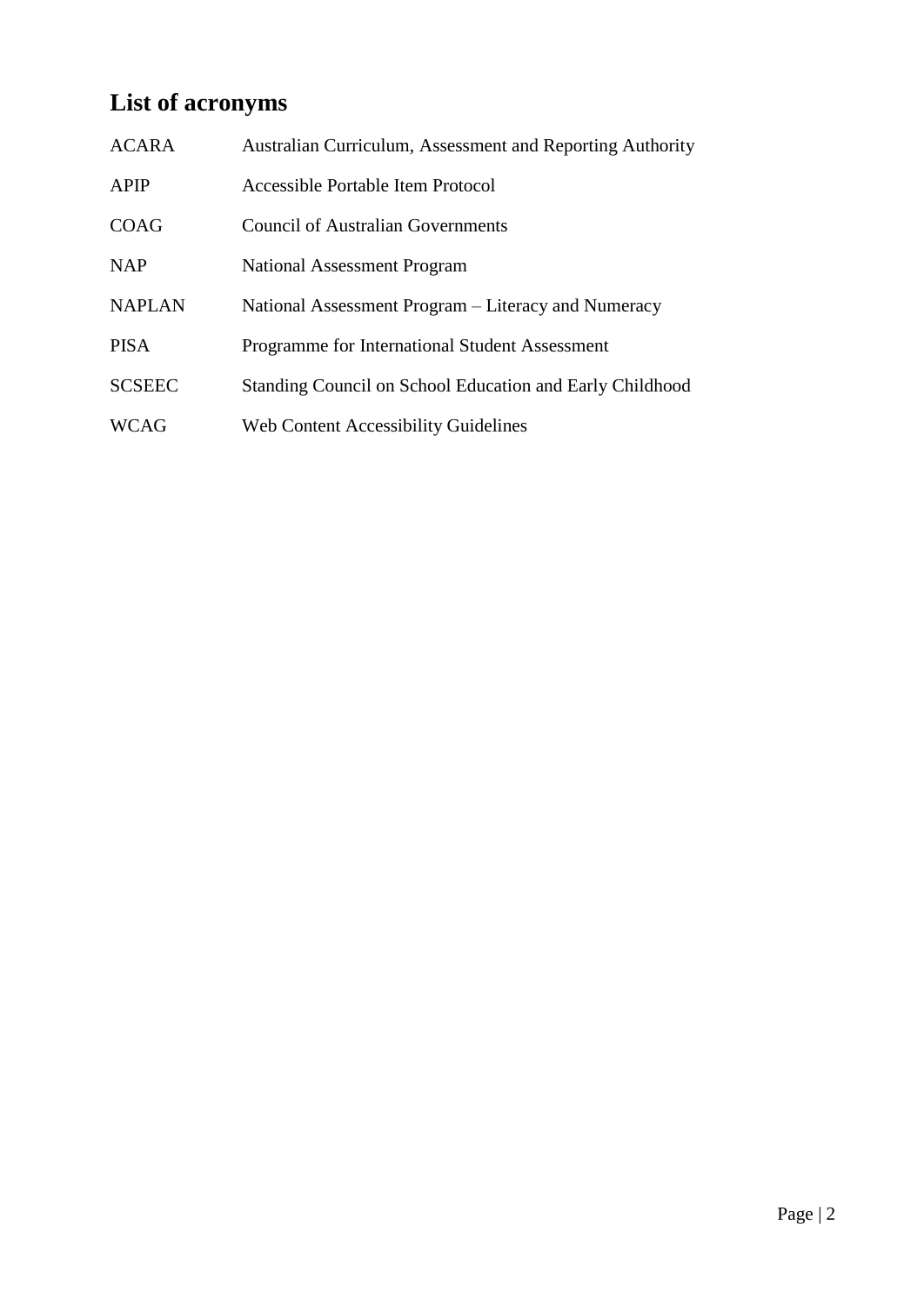The Australian Government Department of Education welcomes the Report on the Inquiry into the *Effectiveness of the National Assessment Program – Literacy and Numeracy*. A response to each recommendation in the report is provided below. The Department has sought the views and input of ACARA in preparing these responses.

# **Recommendation 1:The committee recommends the quick turnaround of test results should receive the highest priority in the design of NAPLAN Online with achievable and measurable targets built in to the system.**

### **Australian Government Response**

The Australian Government agrees in principle with this recommendation.

The Australian Government is committed to delivering National Assessment Program – Literacy and Numeracy (NAPLAN) test results faster, as this will enable schools and parents to quickly access the diagnostic elements of the test, and develop appropriate intervention strategies to support and extend students' literacy and numeracy capabilities.

#### Current situation

All education ministers have agreed in principle that the return of individual student results for diagnostic purposes is beneficial to improve student learning and the faster the results return to teachers the better.

The Australian Government is working cooperatively with the Australian Curriculum, Assessment and Reporting Authority (ACARA), and the states and territories to achieve faster turnaround of NAPLAN test results to students, teachers and parents.

The Australian Government believes it is important that the use of NAPLAN item level data should be used to inform teacher classroom practice and that states and territories actively develop assessment literacy skills amongst their teachers.

Since September 2013, negotiations about the release of individual student results and the individual student reports to parents have been held with all stakeholders. The Australian Government encourages all states and territories to reduce the time it takes to return individual student reports to parents.

ACARA is scheduled to release National Summary Information (preliminary results), previously known as the NAPLAN Summary Report, in a web-based format on 18 August 2014. This information will provide preliminary national, state and territory level results four weeks ahead of the time that the Summary Report was released in 2013. In addition, the majority of states and territories will deliver results back to schools and parents sooner. It is expected that in 2015 turnaround times will continue to be reduced.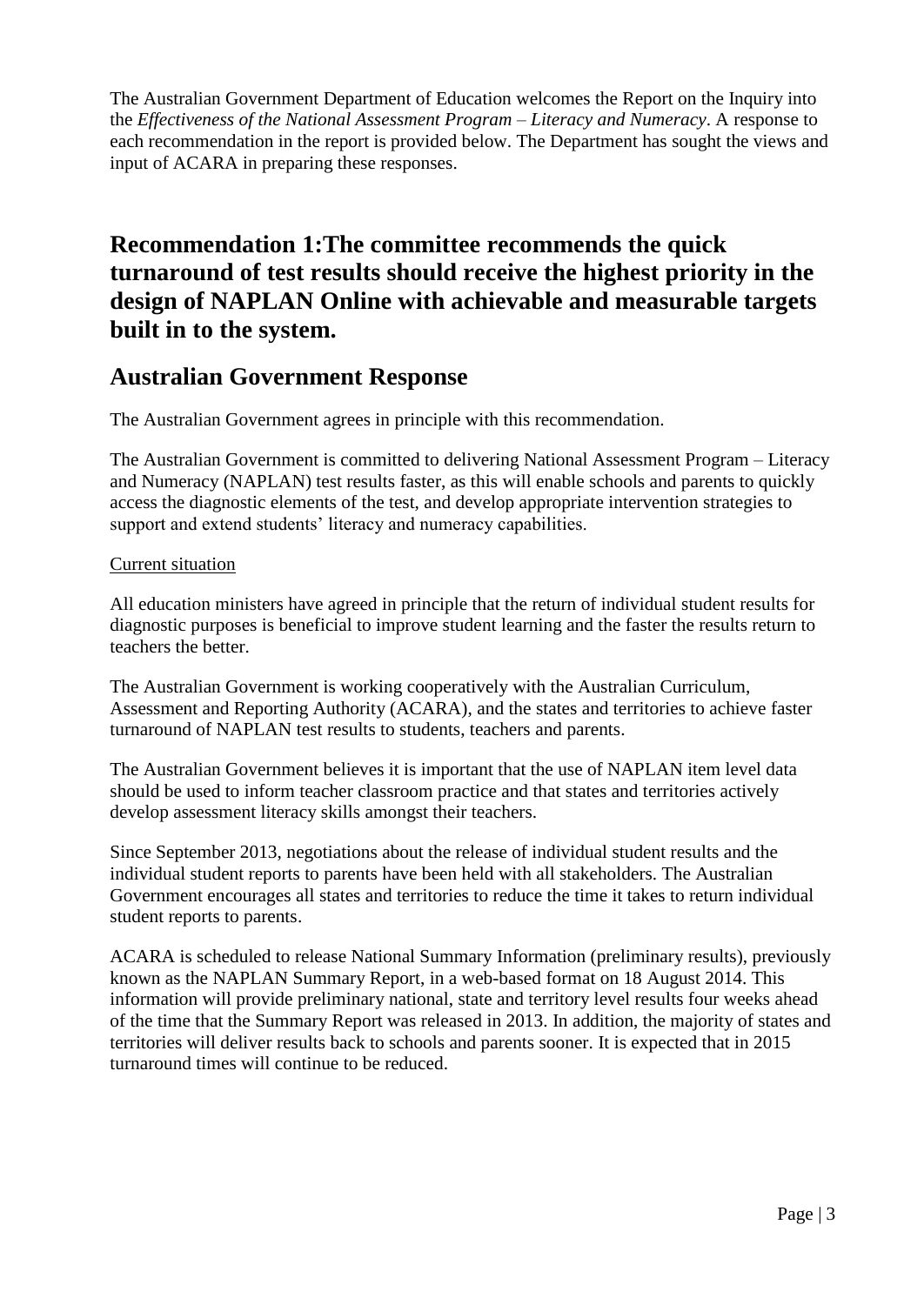#### NAPLAN online

A key element of the rationale for delivering NAPLAN testing online is that there will be a significant reduction in the time taken to provide feedback to schools, students and parents. Faster turnaround of results is a key goal in the planning and design of NAPLAN online.

It is intended that the design and process mapping for the online delivery of NAPLAN maximises the use of technology to automate existing processes that will reduce the time taken. Over time this will provide more information on student performance leading to richer reporting on student performance.

# **Recommendation 2: The committee recommends that when designing adaptive testing for NAPLAN Online the needs of students with disability are taken into account.**

#### **Australian Government Response**

The Australian Government agrees with this recommendation.

The Australian Government is committed to ensuring that the needs of all students, including those with disability, continue to be taken into account in the design of NAPLAN testing online. Student assessments should be designed to cover a broad range of abilities that enables the strengths and weaknesses of students to be measured. For NAPLAN testing, disability is defined as per the Commonwealth *Disability Discrimination Act 1992*.

At the individual student level, NAPLAN provides a measure of literacy and numeracy skills relative to his or her peers. This measure can then be used to monitor student progress, enable longitudinal tracking of student achievement, and inform strategies for improving literacy and numeracy achievements. To achieve this, tests must yield comparable data, so that students' results can be compared and placed on a scale relative to each other. For a test to yield comparable data, tests must be standardised, and students must as far as possible undergo the same test experience.

In the case of students with disability, this may entail adjustments to the standard way a test is delivered and undertaken. Adjustments are intended to enable access to the tests on an equivalent basis to students without disability, so that the adjusted test measures the student's literacy or numeracy performance, rather than measuring the impact of the student's disability or disabilities on their test experience (which an unadjusted test would show).

The current NAPLAN testing regime achieves the above through the *National Protocols for Test Administration 2014* (the Protocols) and in particular the *Adjustments for Students with a Disability* section, consistent with the *Disability Standards for Education 2005*, which set out the rights of students with disability and the obligations of school authorities in relation to education under the *Disability Discrimination Act 1992.*

The Protocols (available at [www.nap.edu.au\)](http://www.nap.edu.au/) allow for:

 a range of permitted adjustment types (each supported by evidence bases that isolate the effect of the adjustment and demonstrate the effectiveness of the adjustment)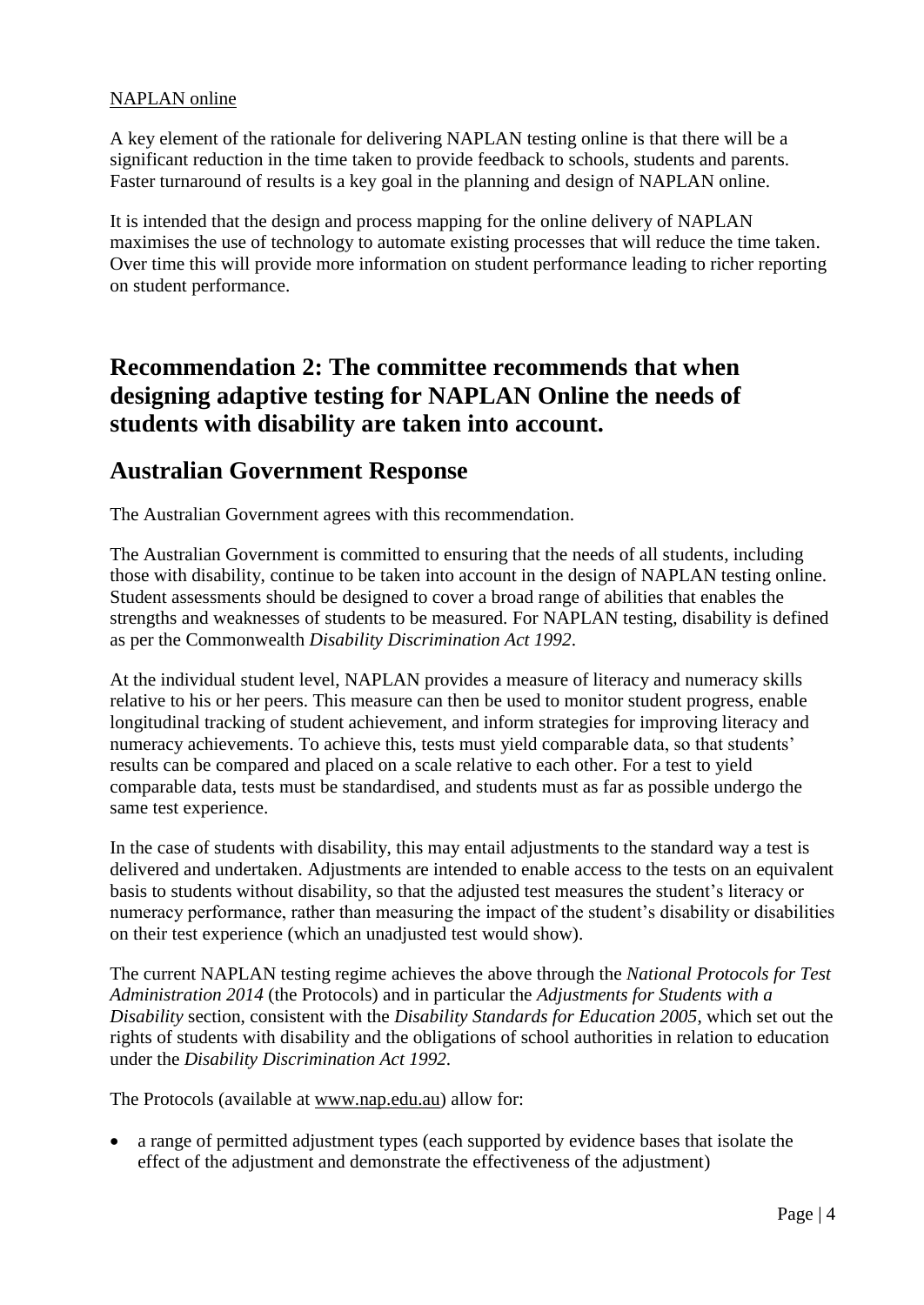- to be applied singly or in combination
- on a case by case basis dependent on individual student needs
- as determined by the school together with the relevant Test Administration Authority, the parent/carer and the student
- exemption of students with significant intellectual and/or functional disabilities, who are unable to access the tests within the guidelines for adjustments

Examples of the application of these adjustments can be found in a set of 'scenarios' published on the National Assessment Program (NAP) website [www.nap.edu.au.](http://www.nap.edu.au/)

#### NAPLAN online

The needs of students with disability will be taken into account in the design of adaptive testing and the test development and delivery systems. To this end, ACARA is working closely with stakeholders, expert advisers and service delivery partners, as well as its working, advisory, and reference groups that support the test development process.

Adjustments for students with disability in the online environment will be guided by the Protocols adapted for the online context. As far as possible, online assessment for each student with accessibility requirements will replicate the arrangements currently in place for that student in daily classroom assessment activities.

Research commissioned in 2013 (which included a review of online accessibility options in use for online assessment in other jurisdictions) is informing work in this area. Further research on the adaptation of the accessibility aspects of the Protocols to the online environment is planned.

#### Technical specifications

In addition to the measures outlined above, there are specific business requirements which will need to be met in the design of the NAPLAN online test authoring and test delivery systems:

- ACARA has specified compliance with all legislative requirements as well as Web Content Accessibility Guidelines, WCAG2.0 Level AA, in the business requirements for the NAPLAN online component of the test delivery system under development.
- In addition, the systems will meet the Accessible Portable Item Protocol (APIP) Standard a data model for standardising the interchange file format for digital test items, which provides a test delivery interface with all the information and resources required to make a test and an item accessible for students with a variety of disabilities and special needs.
- Test items will be developed in accordance with item specifications, which will include accessibility and usability requirements (including provision of adjusted or alternate content where an online interaction is by its nature inaccessible to a particular user group, for example because it is graphically-based, as determined by APIP).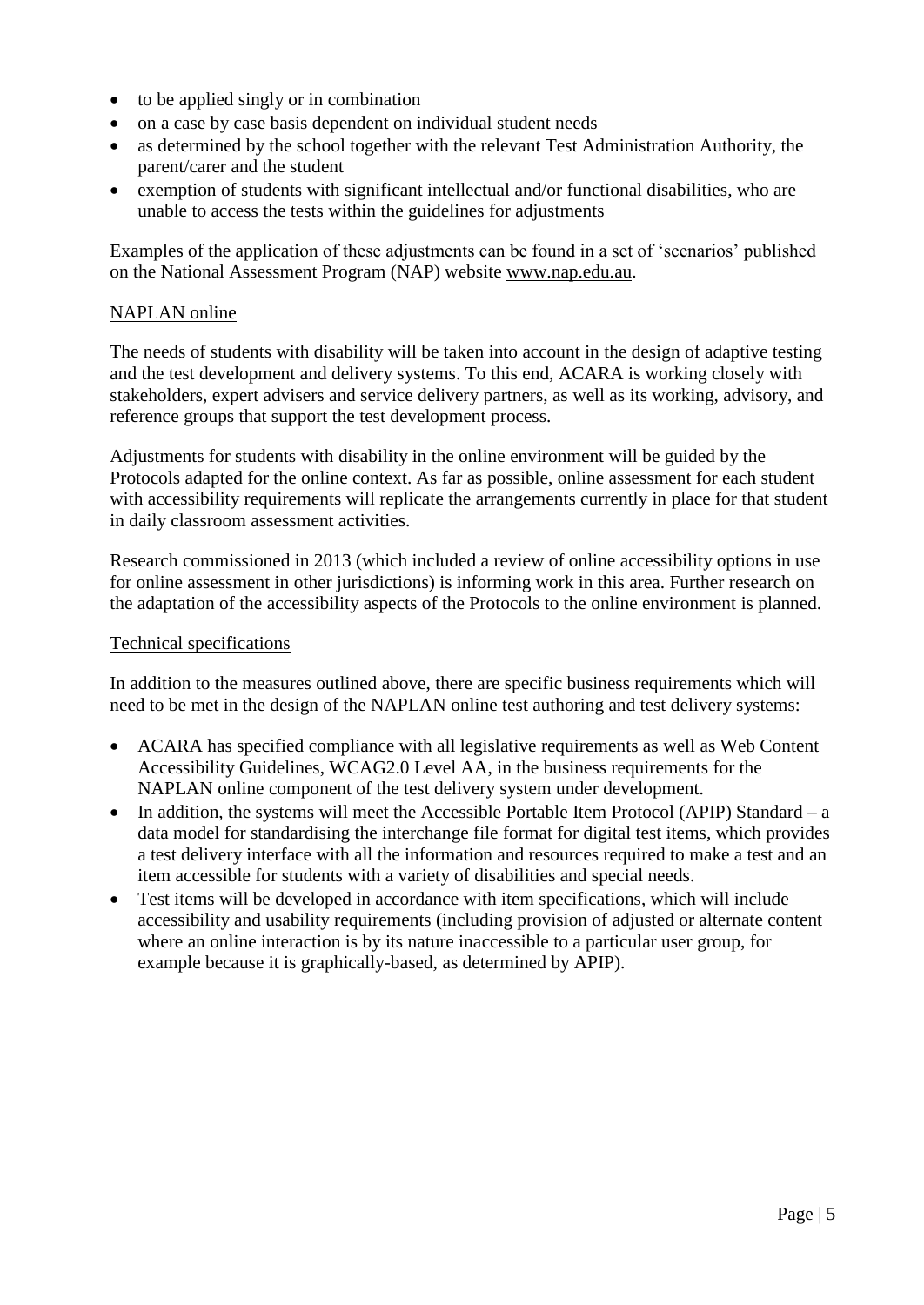# **Recommendation 3: The committee recommends that when designing adaptive testing for NAPLAN Online the needs of students from a non-English speaking background are taken into account.**

## **Australian Government Response**

The Australian Government agrees with this recommendation.

The Australian Government is committed to ensuring that the needs of all students are taken into account for in the design of NAPLAN testing online, including those with non-English speaking background.

NAPLAN is designed as a standardised assessment - all students across Australia sit the same tests for their year level. The tests are designed in such a way that the questions, administration conditions, scoring procedures and analysis are consistent for all students. This allows for a comparable understanding of performance across the country.

The tests identify whether all students have the literacy and numeracy skills that provide the critical foundation for their learning. While it is recognised that all students do not have the same cultural and language background, competency in Australian English is essential for all students to allow them to participate fully in Australian society. This is particularly important for students from Aboriginal and Torres Strait Island heritages who may not speak English as their first, second or third language, as well as migrant and refugee students.

As NAPLAN *literacy* assessments are tests of student ability in standard Australian English, specific adjustments are not made for students with a non-English speaking background. The literacy demands of the *numeracy* tests should not, however, exclude a student with a non-English speaking background from accessing the numeracy tests.

#### Test development

NAPLAN tests are developed collaboratively by the states and territories, and the Australian Government and the non-government sectors. The development of NAPLAN test items is extensively quality assured through highly specific and rigorously applied processes, continuous quality control and auditing. ACARA has in place a rigorous test development process and uses expert panels to develop and review test items.

As part of the test development process, all proposed test items undergo quality assurance that takes cultural background into account. In preparing the assessments, test developers must ensure NAPLAN tests are not culturally biased against any student group, including students from a non-English speaking background. The development process involves ACARA working with specialist item writers under contract, and supported by expert review and recommendations from officials from all states and territories, including assessment and curriculum specialists. This process ensures that no questions in the NAPLAN tests require direct personal knowledge of a topic outside the curriculum for respective year levels.

NAPLAN tests are standardised and serve a national comparability purpose. The test development process is designed to ensure that test content is aligned to the curriculum expectations of each state and territory, with testing to be based on the Australian Curriculum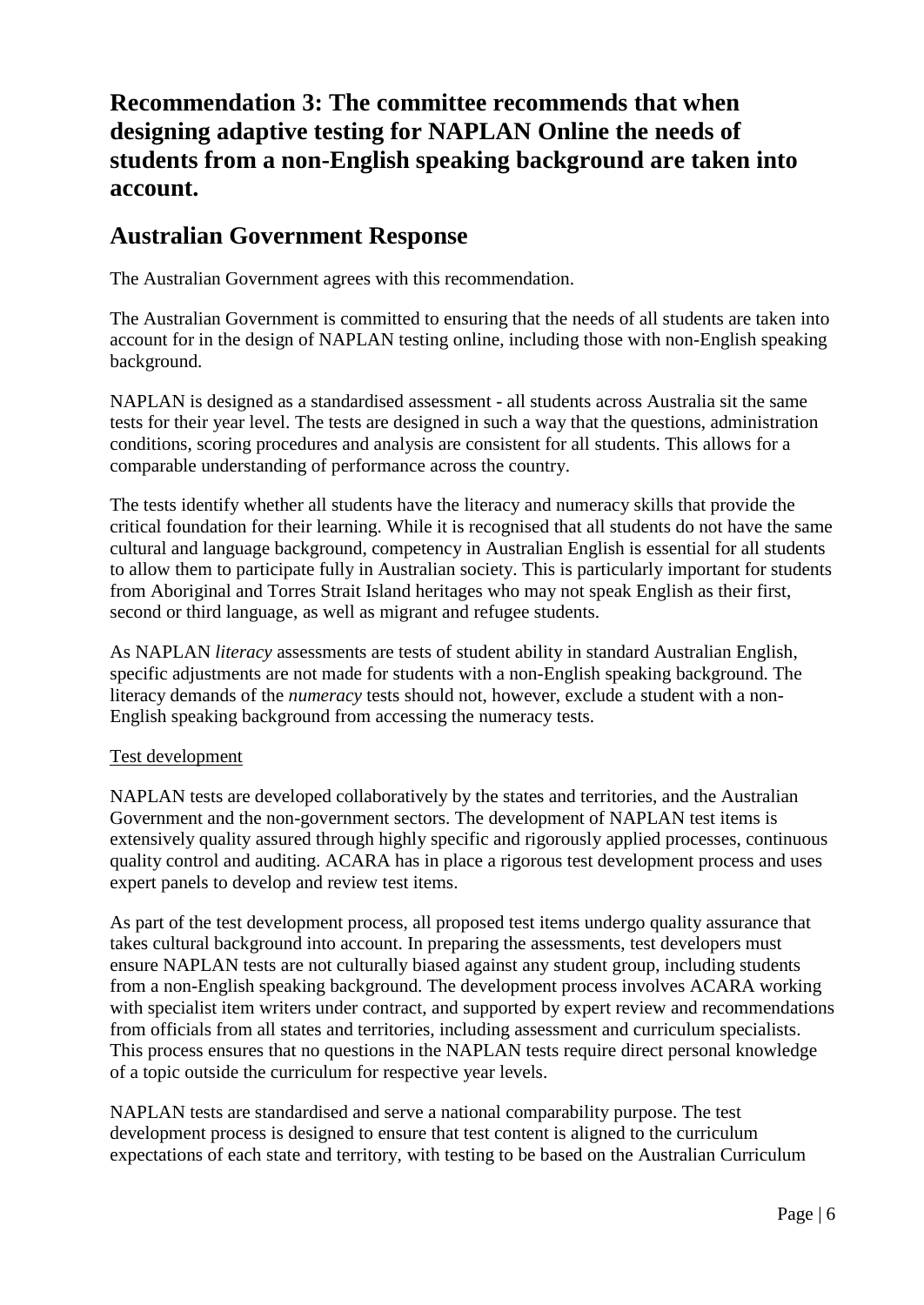from 2016. The development process includes having each state and territory review all proposed test items for cultural and language appropriateness.

The consideration of students from non-English speaking and diverse cultural backgrounds will continue in the development of NAPLAN test items in an online environment.

# **Recommendation 4: The committee recommends that ACARA closely monitor the use of NAPLAN results to ensure results are published to assist the Government to deliver extra, targeted funding to schools and students who need more support, rather than the development of league tables.**

## **Australian Government Response**

The Australian Government notes this recommendation.

ACARA's strategic directions are set by [ACARA's Charter,](http://www.acara.edu.au/about_us/about_us.html) (available at [http://www.acara.edu.au/about\\_us/about\\_us.html\)](http://www.acara.edu.au/about_us/about_us.html), determined by the Standing Council on School Education and Early Childhood (SCSEEC). Amongst other matters, the Charter vests responsibility with ACARA for:

- collecting national data (including on individual schools) for the purpose of accountability and reporting, research and analysis, and resource allocation as directed by SCSEEC
- analysing data, as required by education ministers and their departments, to support system management and policy.

ACARA undertakes a role in monitoring how NAPLAN results are used in the public domain.

The Australian Government supports the fair and responsible publication of NAPLAN results, and does not support the development of league tables. A key purpose of NAPLAN is to provide information for all Australian governments to underpin school improvement and target funding where it is most needed in Australian schools. The *My School* website [\(www.myschool.edu.au\)](http://www.myschool.edu.au/) allows users to compare schools with statistically similar groups of students, providing contextual information to support fairer and more meaningful comparisons. If the performance information is separated from the contextual information, meaning and fairness are diminished.

Under the Australian Government's *Students First* policy, school autonomy and the Independent Public Schools initiative will enable principals to have more support and freedom to make decisions for the benefit of their school. It is intended that this policy will provide capacity for principals to apply funding to support those students who need help to improve their literacy and numeracy skills. This reform reflects international evidence that in seeking to improve schools, the autonomy of the principal to make informed decisions supports student outcomes.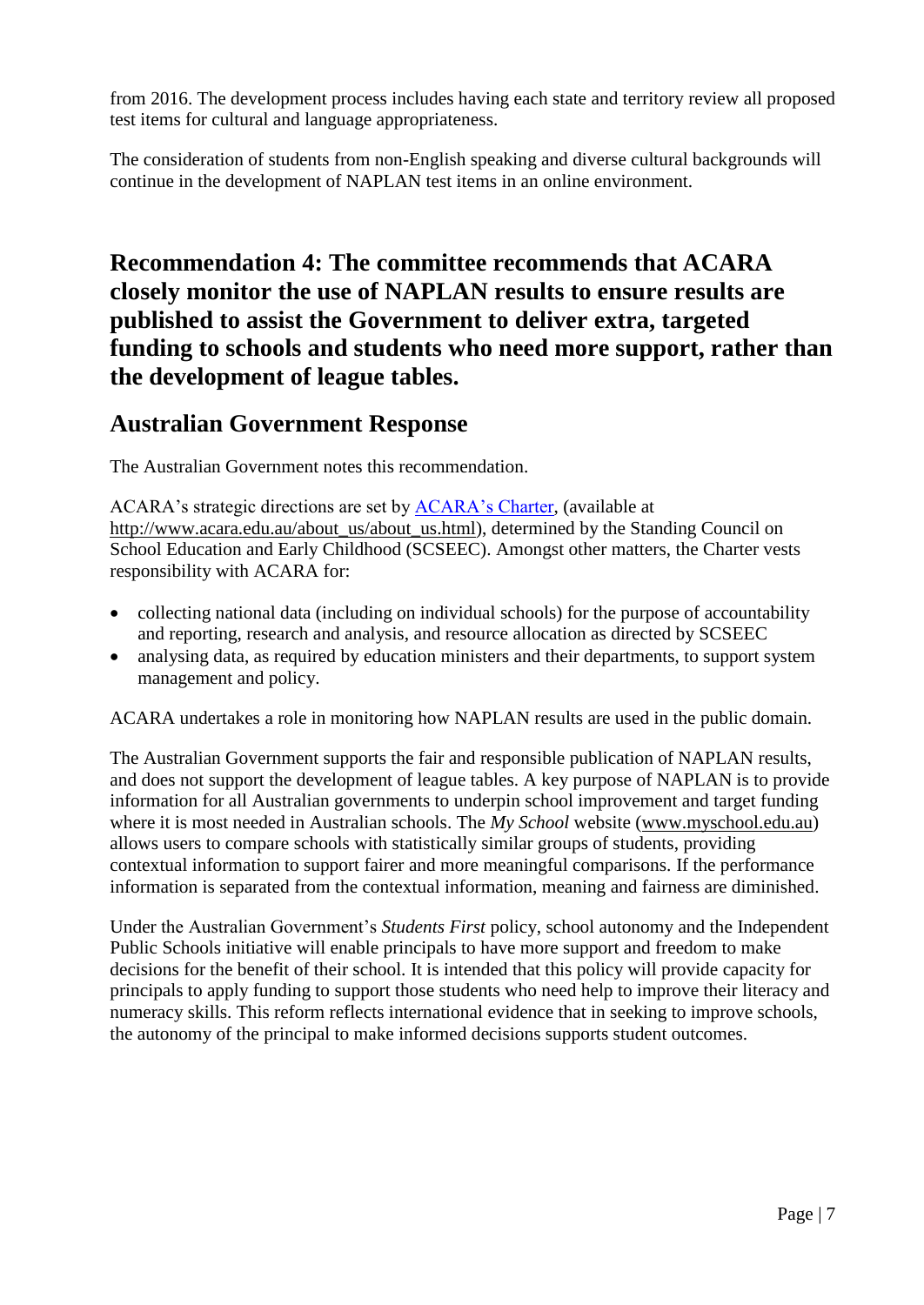# **The Australian Greens Recommendation 1: The Australian Greens recommend that, if publication of individual school results on the**  *My School* **site continues, the Government remove the functionality that enables ranking and comparisons of individual school results.**

## **Australian Government Response**

The Australian Government does not agree with this recommendation.

The Australian Government supports the fair and responsible publication of NAPLAN results. A key purpose of NAPLAN is to provide information for all Australian governments to target funding where it is most needed in Australian schools.

*My School* is a unique online tool that promotes transparency in education by providing parents, schools, governments and the wider community with high quality, nationally comparable data on the performance and progress of Australian schools.

The *My School* website was purposely designed to minimise the construction of crude league tables which create unfair and indefensible comparisons of Australian schools.

While the *My School* website allows users to compare statistically similar schools, it provides contextual information to support fairer and more meaningful comparisons of schools than publication of performance information without providing information about key factors that impact the performance of schools. The *My School* website does not include rankings of schools.

**The Australian Greens Recommendation 2: The Australian Greens recommend that in the event that functionality for the ranking and comparisons of individual school results is removed from the** *My School* **website but improper and detrimental use of NAPLAN data continues (such as the creation of league tables) the Government remove the school-level data, in accordance with their prior policy position.**

## **Australian Government Response**

The Australian Government does not agree with this recommendation.

As outlined in the response to the Australian Greens Recommendation 1, the Australian Government does not support the development of simplistic league tables. The *My School* website was purposely designed to minimise the construction of crude league tables which create unfair and indefensible comparisons of Australian schools.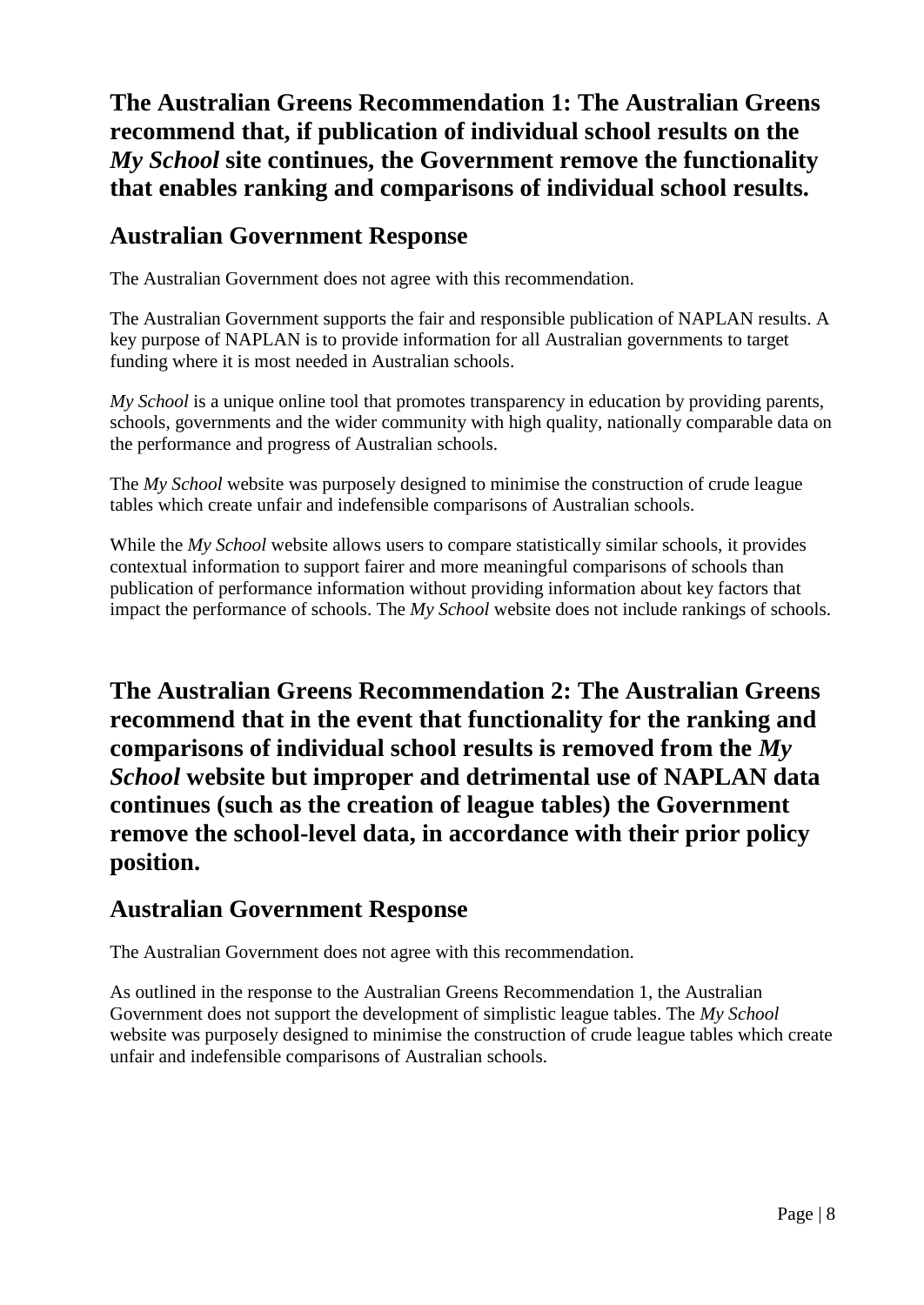**The Australian Greens Recommendation 3: The Australian Greens recommend that the Government clarify the purpose of NAPLAN testing, particularly with regard to its use as a diagnostic assessment, and adapt the structure and any publication of the data to align with the stated purpose.**

## **Australian Government Response**

The Australian Government does not agree with this recommendation.

The purpose of NAPLAN is clearly articulated. As the largest and most significant program within the NAP, NAPLAN provides data on student learning in literacy and numeracy and these data are used to inform the development of strategies to improve literacy and numeracy skills of students in all schools across Australia.

NAPLAN results provide a baseline for monitoring student and school progress, enables longitudinal tracking of student achievement, and can be used to inform strategies for improving the literacy and numeracy achievements of students.

NAPLAN testing allows Australian governments to identify whether all students have the literacy and numeracy skills and knowledge which provide the critical foundation for other learning and for their productive and rewarding participation in school and the community. NAPLAN results provide reliable, comparable information on how students, schools and school systems are performing against national standards, including national minimum standards in each of the assessed areas.

The following NAPLAN results are published to support this purpose.

- National, state and territory NAPLAN results are published in a preliminary and National Report each year.
- Schools receive comprehensive data packages on NAPLAN results, and states and territories have developed programs for data analysis to support teachers in using and interpreting NAPLAN data to improve student outcomes.
- Parents/carers receive an individual student report on NAPLAN results which enable them to see how their child is progressing against national standards, including the national average and middle 60 per cent of students for the year level.
- Information on NAPLAN results at the school level is published on the My School website, which is updated each year.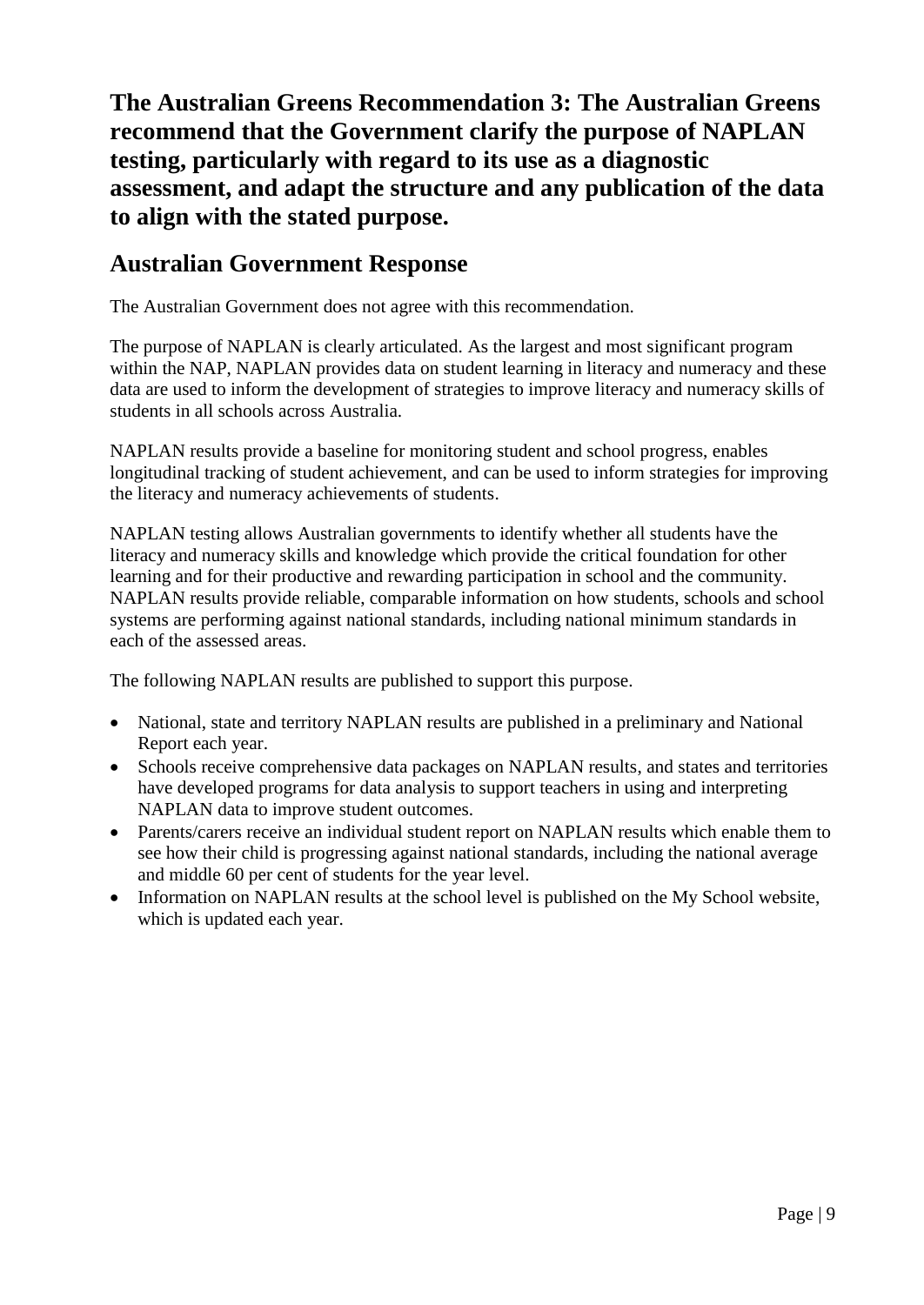**The Australian Greens Recommendation 4: The Australian Greens recommend that the Government provide further support and training for teachers and schools to analyse the NAPLAN data and devise individual educational programs to assist students to ensure the resources used to run the tests and create the data are not wasted.**

### **Australian Government Response**

The Australian Government notes this recommendation. Teacher professional development is the responsibility of state and territory governments.

The Australian Government's submission to this Inquiry outlined the support and training available for teachers in jurisdictions to analyse and use NAPLAN data to support those students. All states and territories have developed programs for data analysis to support teachers in using and interpreting NAPLAN data to improve student outcomes. For example, see page 16 of the Department's submission to the Inquiry (Submission 69 Department of Education, Employment and Workplace Relations).

NAPLAN results are an important resource for teachers to be able to target their teaching practice to the needs of their students. The Australian Professional Standards for Teachers require teachers to be able to assess, provide feedback and report on student learning. For the Graduate standard, this includes an expectation that teachers can 'demonstrate the capacity to interpret student assessment data to evaluate student learning and modify teaching practice.' (Standard 5)

The national approach to the Accreditation of Initial Teacher Education Programs in Australia: Standards and Procedures require universities to demonstrate how they will be preparing their students to meet the Graduate teacher standard. The data produced by NAPLAN tests are rich and detailed and can be of great value in informing teaching practice and student learning. Analysis of the data down to the level of each test question (item), for each student, can help teachers identify the gaps in learning of particular students. It can also highlight areas where classroom strategies are succeeding or may need adjustment.

As part of their ongoing teacher professional development, increasing the assessment literacy capabilities of teachers is fast becoming an essential  $21<sup>st</sup>$  century skill for teachers. This means that teachers need training and support in ways to interpret and analyse data to inform and change their practice, if needed in extending the achievement of all students. As well as improving the outcomes of lower achieving students, it can be applied to supporting and extending higher achieving students.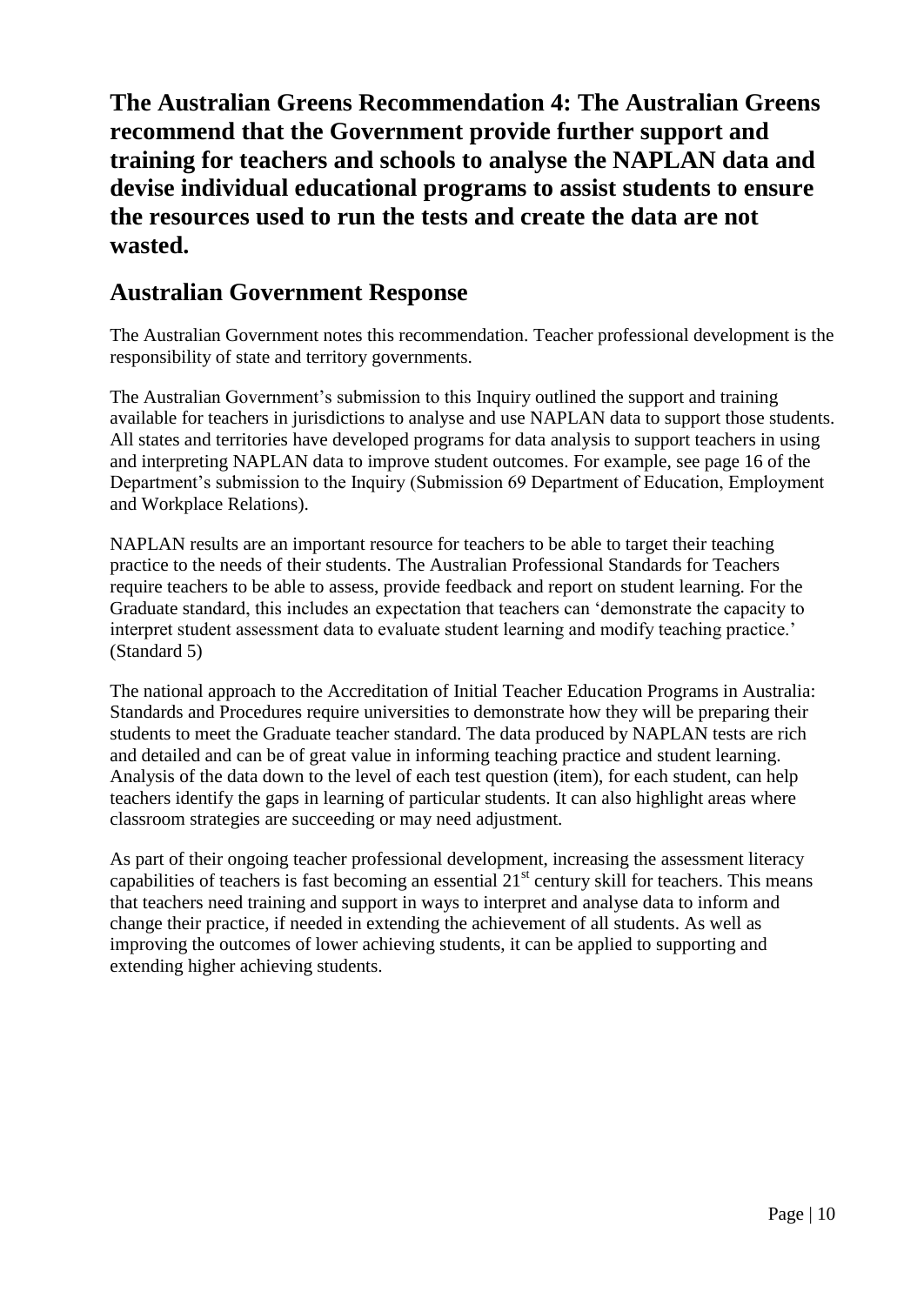# **The Australian Greens Recommendation 5: The Australian Greens recommend that the Government consult with schools to determine the best time of year to hold the annual tests in light of discussions around the purpose of the testing.**

## **Australian Government Response**

The Australian Government does not agree with this recommendation.

The timing of NAPLAN tests was agreed by education ministers in July 2006. Moving the tests to May allowed diagnostic information to be provided to teachers and parents earlier in the year than had previously been the case with state and territory literacy and numeracy tests. This assists with planning needed interventions sooner and using assessment to improve teaching and learning.

**The Australian Greens Recommendation 6: The Australian Greens recommend that NAPLAN Online uses the advantages of the medium to test a broader scope of knowledge within literacy and numeracy, more accurately reflect classroom learning styles and incorporate questions which encourage lateral and creative thinking from students.**

## **Australian Government Response**

The Australian Government notes this recommendation.

Work is underway to determine the scope and scale of the test delivery system features when NAPLAN goes online and this is being undertaken in consultation with state and territory governments and the non-government school sector. Further research on the development and use of technically enhanced items, including multimedia stimulus material, is being conducted by ACARA with the intention of including these item types as part of the NAPLAN full-cohort testing program over time.

Evidence shows that tailored test design, which comprises multi-stage branching tests, provides better alignment of tests to the ability of each student. Tailored test design 'branches' students through test pathways depending on their ability level, ensuring that high performing students are adequately challenged and that low achieving students are given the opportunity to demonstrate their knowledge. For the latter group of students, the test design significantly enhances the testing context and student engagement. The increased number of items in this test design also provides an opportunity to broaden and enhance the coverage of the Australian Curriculum in NAPLAN testing.